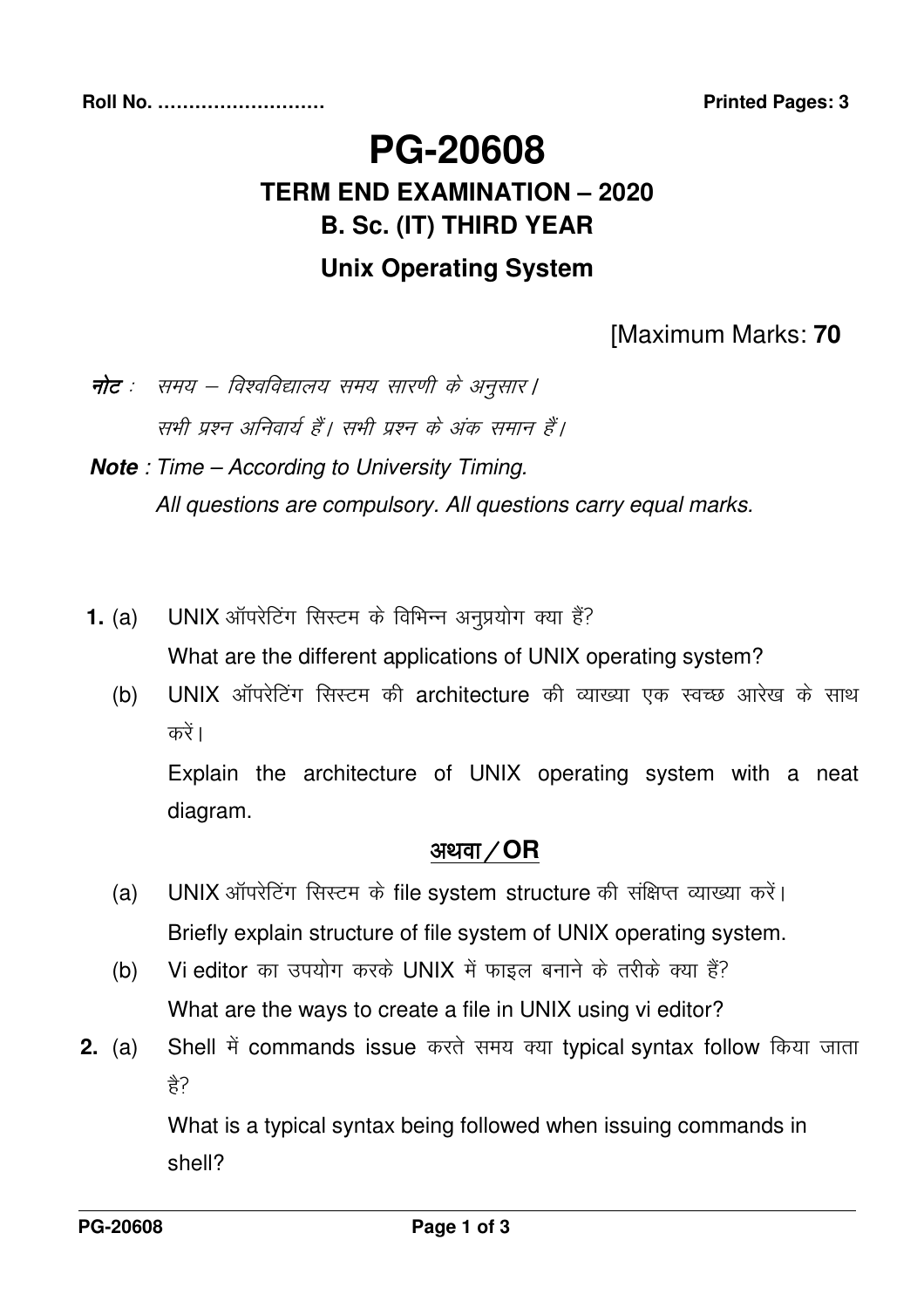(b) क्या केवल एक कमांड का उपयोग करके current directory में सभी फाइलों को erase करने का कोई तरीका है, जिसमें इसके सभी sub – directories भी शामिल हों? Is there a way to erase all files in the current directory, including all its sub – directories, using only one command?

#### अथवा **⁄ OR**

- (a) UNIX में text processing क्या है? What is a text processing in UNIX?
- (b) निम्नलिखित कमांड्स का वर्णन करें  $-$  Explain the following commands -
	- (a) awk
	- (b) sed
	- $(c)$  grep
- **3.** (a) UNIX में shell क्या है? What is the shell of UNIX?
	- $(b)$  Shell scripting का उपयोग कब नहीं किया जाना चाहिए? When Shell scripting should not be used?

### अथवा **/ OR**

- (a) Bourne shell और Korn shell के बीच अंतर लिखिए। Write the difference between Bourne shell and Korn shell.
- (b)  $C$  shell क्या है? What is a C shell?
- **4. (a) GUI** का क्या उपयोग है? उदाहरण सहित स्पष्ट कीजिए। What is the use of GUI? Explain with example.
	- (b) GUI की क्या विशेषताएं हैं? User Interface के दो मुख्य प्रकार क्या हैं? What are the features of GUI? What are the two main types of User Interfaces?

# अथवा / **OR**